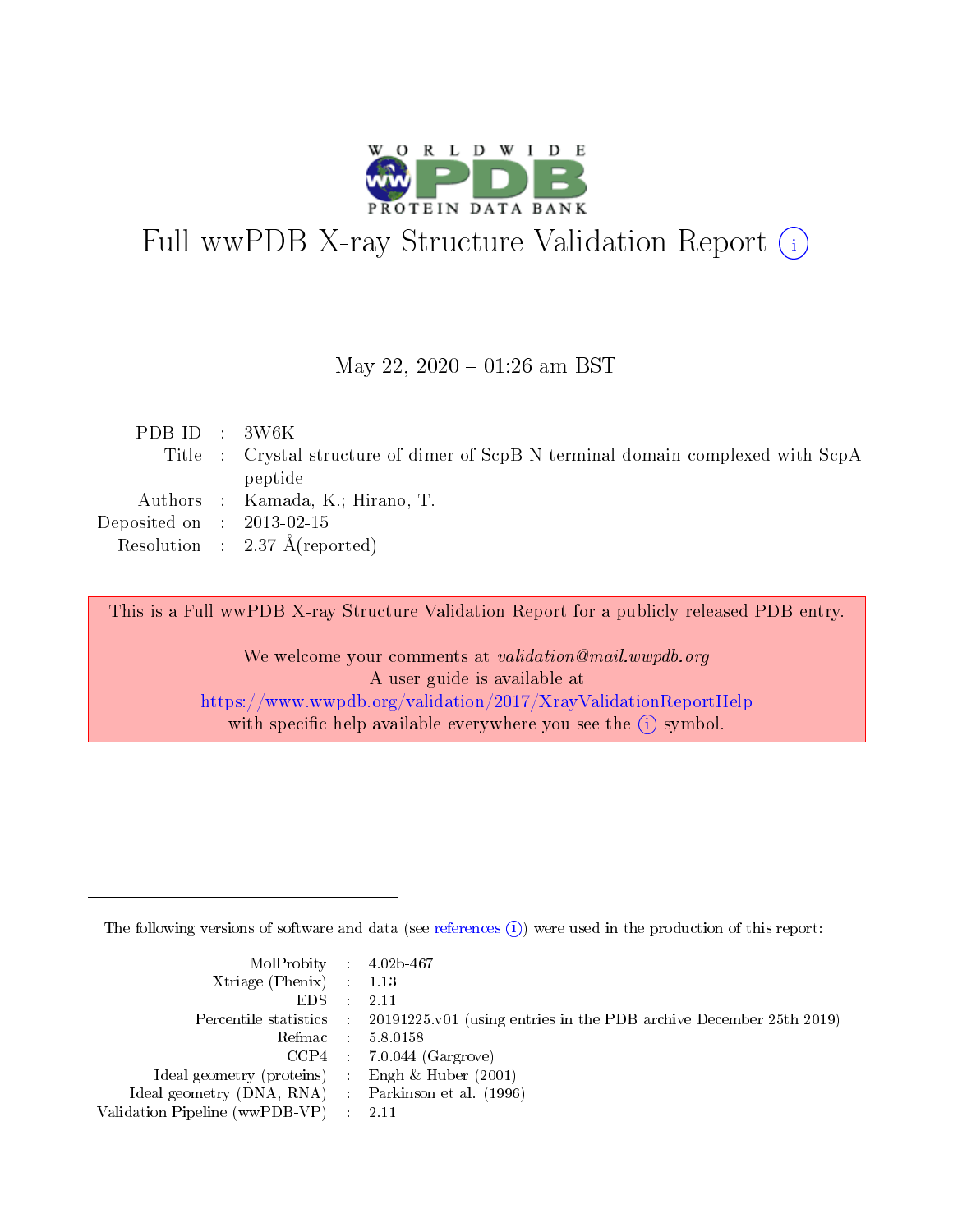# 1 [O](https://www.wwpdb.org/validation/2017/XrayValidationReportHelp#overall_quality)verall quality at a glance  $(i)$

The following experimental techniques were used to determine the structure: X-RAY DIFFRACTION

The reported resolution of this entry is 2.37 Å.

Percentile scores (ranging between 0-100) for global validation metrics of the entry are shown in the following graphic. The table shows the number of entries on which the scores are based.



| Metric                | Whole archive<br>$(\#\mathrm{Entries})$ | Similar resolution<br>$(\#\text{Entries},\, \text{resolution}\; \text{range}(\textup{\AA}))$ |  |  |
|-----------------------|-----------------------------------------|----------------------------------------------------------------------------------------------|--|--|
| $R_{free}$            | 130704                                  | $5509(2.40-2.36)$                                                                            |  |  |
| Clashscore            | 141614                                  | $6082(2.40-2.36)$                                                                            |  |  |
| Ramachandran outliers | 138981                                  | $5973(2.40-2.36)$                                                                            |  |  |
| Sidechain outliers    | 138945                                  | $5975(2.40-2.36)$                                                                            |  |  |
| RSRZ outliers         | 127900                                  | $5397(2.40-2.36)$                                                                            |  |  |

The table below summarises the geometric issues observed across the polymeric chains and their fit to the electron density. The red, orange, yellow and green segments on the lower bar indicate the fraction of residues that contain outliers for  $>=3, 2, 1$  and 0 types of geometric quality criteria respectively. A grey segment represents the fraction of residues that are not modelled. The numeric value for each fraction is indicated below the corresponding segment, with a dot representing fractions  $\epsilon=5\%$  The upper red bar (where present) indicates the fraction of residues that have poor fit to the electron density. The numeric value is given above the bar.

| Mol            | Chain   | Length | Quality of chain |     |               |
|----------------|---------|--------|------------------|-----|---------------|
|                |         |        | 28%              |     |               |
|                | А       | 18     | 67%              | 17% | 17%           |
|                |         |        | 6%               |     |               |
|                | D       | 18     | 67%              | 17% | 6%<br>11%     |
|                |         |        |                  |     |               |
| $\overline{2}$ | B       | 92     | 77%              |     | 12%<br>11%    |
|                |         |        | 3%               |     |               |
| $\overline{2}$ | $\rm C$ | 92     | 89%              |     | 5% 5%         |
|                |         |        | $2\%$            |     |               |
| $\overline{2}$ | E       | 92     | 82%              |     | 7%<br>12%     |
|                |         |        | 4%               |     |               |
| $\overline{2}$ | F       | 92     | 82%              |     | 9%<br>9%<br>٠ |

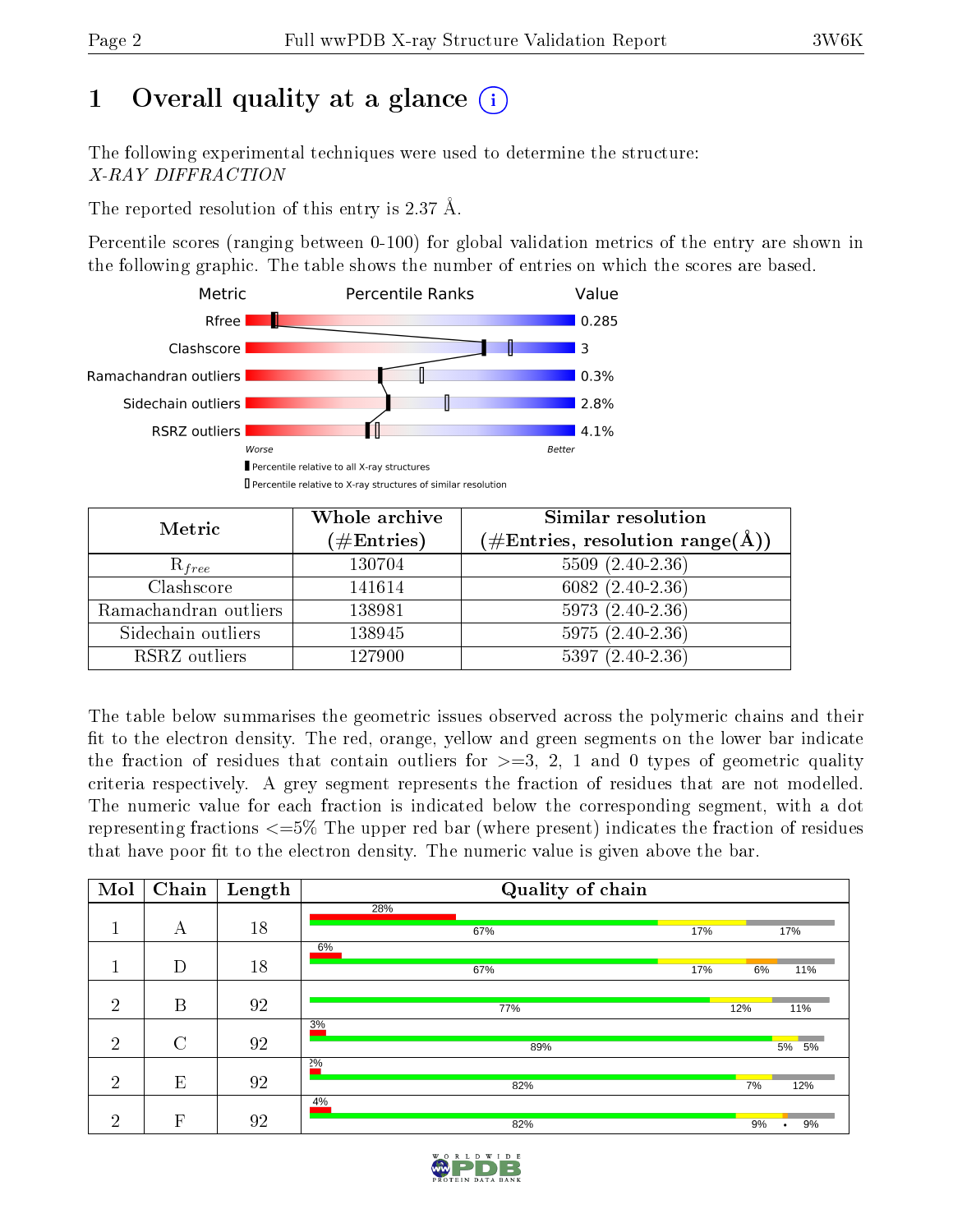# 2 Entry composition (i)

There are 3 unique types of molecules in this entry. The entry contains 2860 atoms, of which 0 are hydrogens and 0 are deuteriums.

In the tables below, the ZeroOcc column contains the number of atoms modelled with zero occupancy, the AltConf column contains the number of residues with at least one atom in alternate conformation and the Trace column contains the number of residues modelled with at most 2 atoms.

|  | $\text{Mol}$   Chain   Residues | Atoms        |              |  |  | $\text{ZeroOcc} \mid \text{AltConf} \mid \text{Trace}$ |  |
|--|---------------------------------|--------------|--------------|--|--|--------------------------------------------------------|--|
|  | 15                              | Total C N O  |              |  |  |                                                        |  |
|  |                                 | 118 78 19 21 |              |  |  |                                                        |  |
|  | 16                              | Total C N O  |              |  |  |                                                        |  |
|  |                                 |              | 127 83 20 24 |  |  |                                                        |  |

• Molecule 1 is a protein called ScpA.

• Molecule 2 is a protein called ScpB.

| Mol                         | Chain | Residues | Atoms |               |     |     |    | ZeroOcc | $\mid$ AltConf $\mid$ | $\operatorname{Trace}$ |
|-----------------------------|-------|----------|-------|---------------|-----|-----|----|---------|-----------------------|------------------------|
| $\overline{2}$              | В     | 82       | Total | $\mathcal{C}$ | N   |     | S  |         |                       |                        |
|                             |       |          | 622   | 398           | 104 | 119 |    |         |                       |                        |
| $\overline{2}$              | C     | 87       | Total | C             | N   |     | S  |         |                       |                        |
|                             |       |          | 649   | 414           | 109 | 124 | -2 |         |                       |                        |
| $\mathcal{D}_{\mathcal{A}}$ | E     |          | Total | <b>C</b>      | N   |     | S  |         |                       |                        |
|                             | 81    | 613      | 393   | 103           | 116 |     |    |         |                       |                        |
| 2                           | F     |          | Total | <b>C</b> :    | N   |     | S  |         |                       |                        |
|                             | 84    | 630      | 404   | $106\,$       | 119 |     |    |         |                       |                        |

Molecule 3 is water.

| Mol | Chain | Residues       | Atoms                                                 | ZeroOcc | AltConf |
|-----|-------|----------------|-------------------------------------------------------|---------|---------|
| 3   | А     | $\overline{2}$ | Total<br>$\Omega$<br>$\overline{2}$<br>$\overline{2}$ | 0       | 0       |
| 3   | B     | 23             | Total<br>$\Omega$<br>23<br>23                         | 0       | U       |
| 3   |       | 25             | Total<br>$\Omega$<br>25<br>25                         | 0       |         |
| 3   |       | 3              | Total<br>Ω<br>3<br>3                                  | 0       | 0       |
| 3   | E     | 24             | Total<br>$\Omega$<br>24<br>24                         | 0       | 0       |
| 3   | F     | 24             | Total<br>$\Omega$<br>24<br>24                         |         |         |

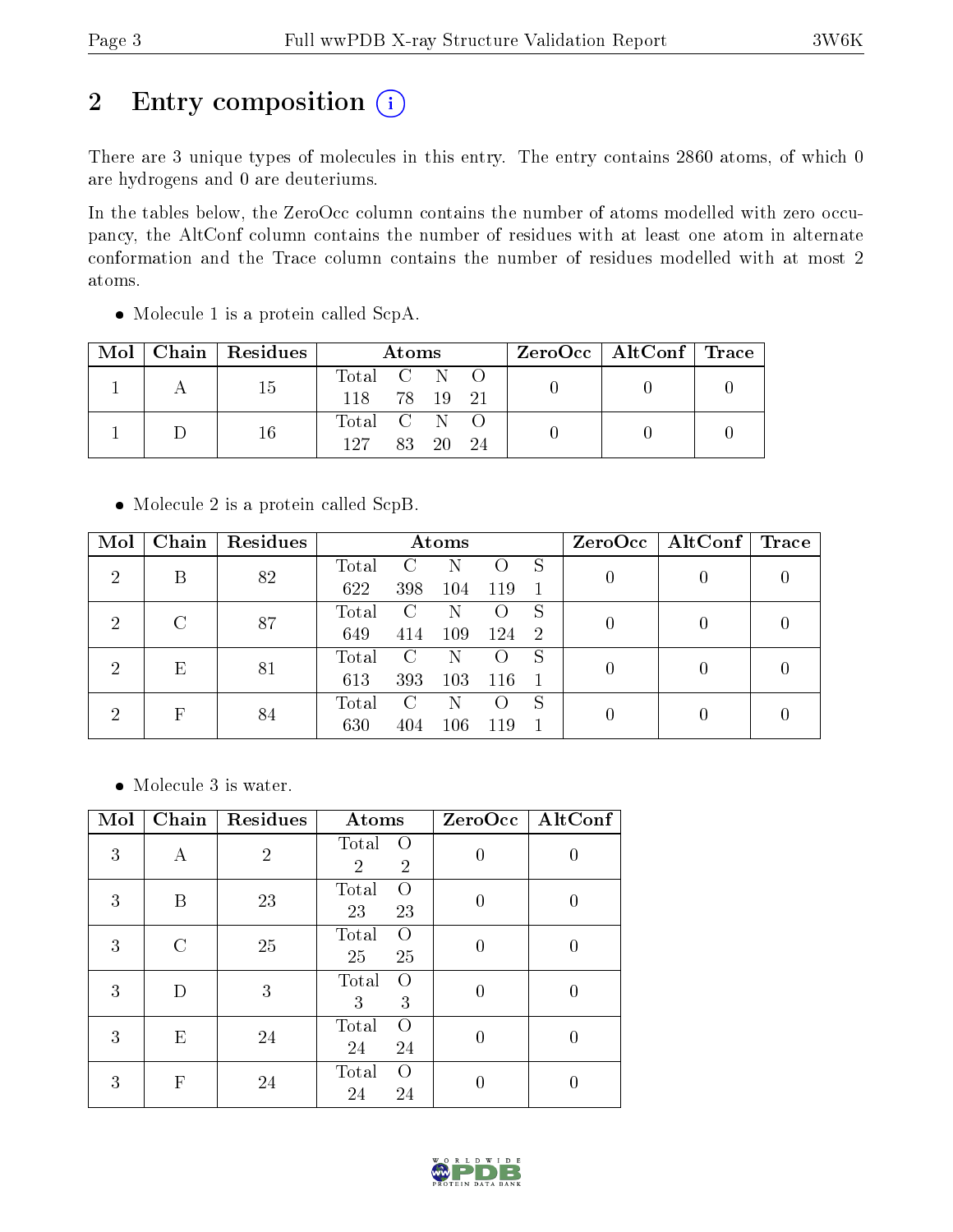## 3 Residue-property plots  $(i)$

These plots are drawn for all protein, RNA and DNA chains in the entry. The first graphic for a chain summarises the proportions of the various outlier classes displayed in the second graphic. The second graphic shows the sequence view annotated by issues in geometry and electron density. Residues are color-coded according to the number of geometric quality criteria for which they contain at least one outlier: green  $= 0$ , yellow  $= 1$ , orange  $= 2$  and red  $= 3$  or more. A red dot above a residue indicates a poor fit to the electron density (RSRZ  $> 2$ ). Stretches of 2 or more consecutive residues without any outlier are shown as a green connector. Residues present in the sample, but not in the model, are shown in grey.



• Molecule 1: ScpA

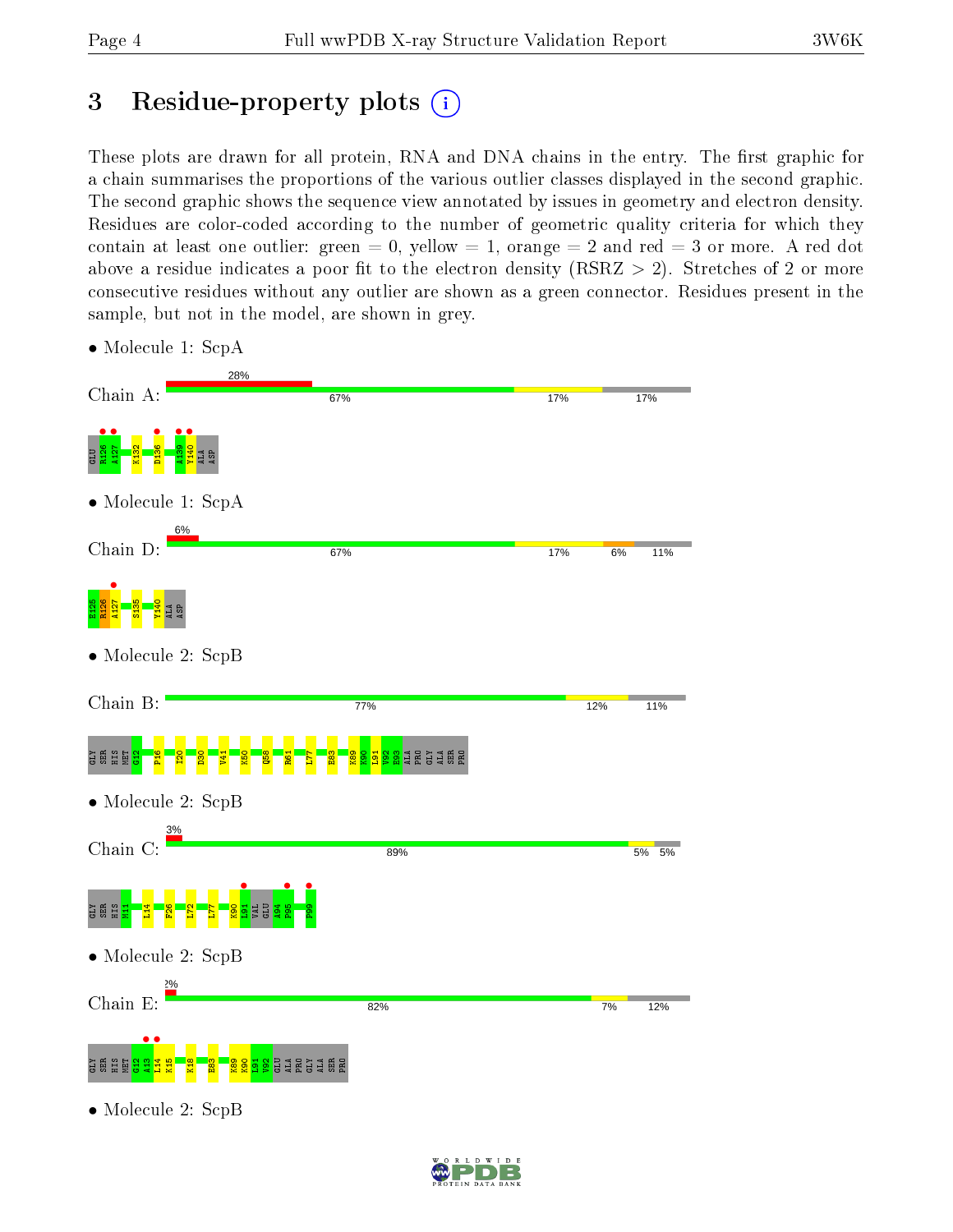| 4%                                                                               |                                                                                                    |               |
|----------------------------------------------------------------------------------|----------------------------------------------------------------------------------------------------|---------------|
| Chain<br>F:                                                                      | 82%                                                                                                | 9%<br>9%<br>٠ |
|                                                                                  |                                                                                                    |               |
|                                                                                  | $\bullet$ .                                                                                        |               |
| E64<br><mark>日3</mark><br><b>GDS</b><br><b>ZZ</b><br>NET<br>GLY<br>HIS<br>≃<br>œ | - <mark>연</mark><br>$\frac{1}{182}$<br> O <br>$\frac{167}{2}$<br><b>PER</b><br>PER<br>÷.<br>c<br>w |               |

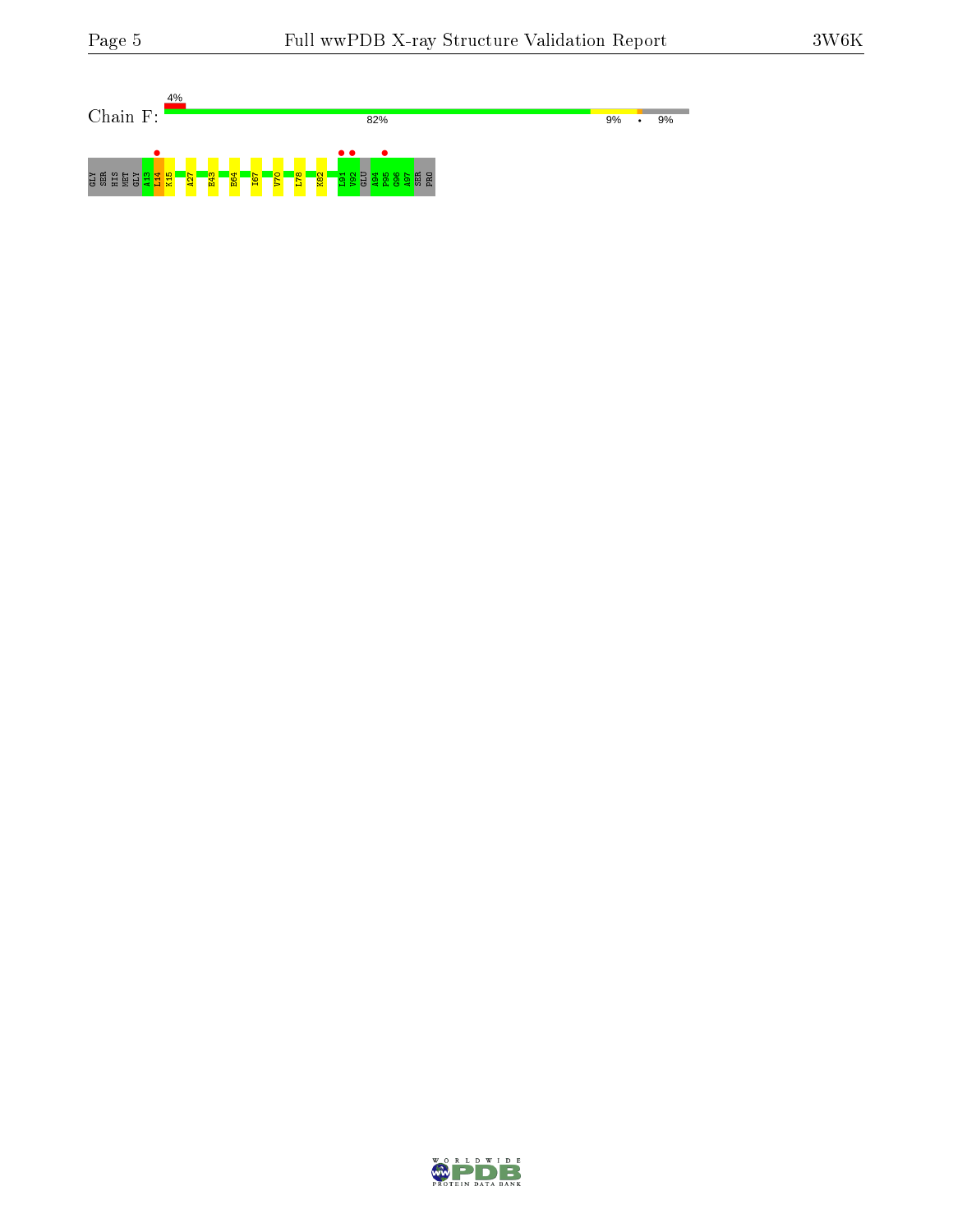## 4 Data and refinement statistics  $(i)$

| Property                                                         | Value                                             | Source     |
|------------------------------------------------------------------|---------------------------------------------------|------------|
| Space group                                                      | C121                                              | Depositor  |
| Cell constants                                                   | $107.82\text{\AA}$<br>88.92Å<br>$60.68\text{\AA}$ |            |
| a, b, c, $\alpha$ , $\beta$ , $\gamma$                           | $90.00^\circ$<br>$94.31^\circ$<br>$90.00^\circ$   | Depositor  |
| Resolution $(A)$                                                 | $46.48 - 2.37$                                    | Depositor  |
|                                                                  | $46.47 - 2.37$                                    | <b>EDS</b> |
| % Data completeness                                              | 99.4 (46.48-2.37)                                 | Depositor  |
| (in resolution range)                                            | 99.5 (46.47-2.37)                                 | <b>EDS</b> |
| $R_{merge}$                                                      | 0.05                                              | Depositor  |
| $\mathrm{R}_{sym}$                                               | 0.05                                              | Depositor  |
| $\langle I/\sigma(I) \rangle^{-1}$                               | 6.34 (at $2.37\text{\AA}$ )                       | Xtriage    |
| Refinement program                                               | <b>PHENIX</b>                                     | Depositor  |
|                                                                  | 0.236,<br>0.285                                   | Depositor  |
| $R, R_{free}$                                                    | 0.231<br>0.285                                    | DCC        |
| $R_{free}$ test set                                              | 1183 reflections $(5.12\%)$                       | wwPDB-VP   |
| Wilson B-factor $(A^2)$                                          | 33.7                                              | Xtriage    |
| Anisotropy                                                       | 0.413                                             | Xtriage    |
| Bulk solvent $k_{sol}(\text{e}/\text{A}^3), B_{sol}(\text{A}^2)$ | $0.36$ , 45.3                                     | <b>EDS</b> |
| L-test for twinning <sup>2</sup>                                 | $< L >$ = 0.51, $< L^2 >$ = 0.34                  | Xtriage    |
| Estimated twinning fraction                                      | No twinning to report.                            | Xtriage    |
| $F_o, F_c$ correlation                                           | 0.92                                              | <b>EDS</b> |
| Total number of atoms                                            | 2860                                              | wwPDB-VP   |
| Average B, all atoms $(A^2)$                                     | 35.0                                              | wwPDB-VP   |

Xtriage's analysis on translational NCS is as follows: The largest off-origin peak in the Patterson function is  $11.03\%$  of the height of the origin peak. No significant pseudotranslation is detected.

<sup>&</sup>lt;sup>2</sup>Theoretical values of  $\langle |L| \rangle$ ,  $\langle L^2 \rangle$  for acentric reflections are 0.5, 0.333 respectively for untwinned datasets, and 0.375, 0.2 for perfectly twinned datasets.



<span id="page-5-1"></span><span id="page-5-0"></span><sup>1</sup> Intensities estimated from amplitudes.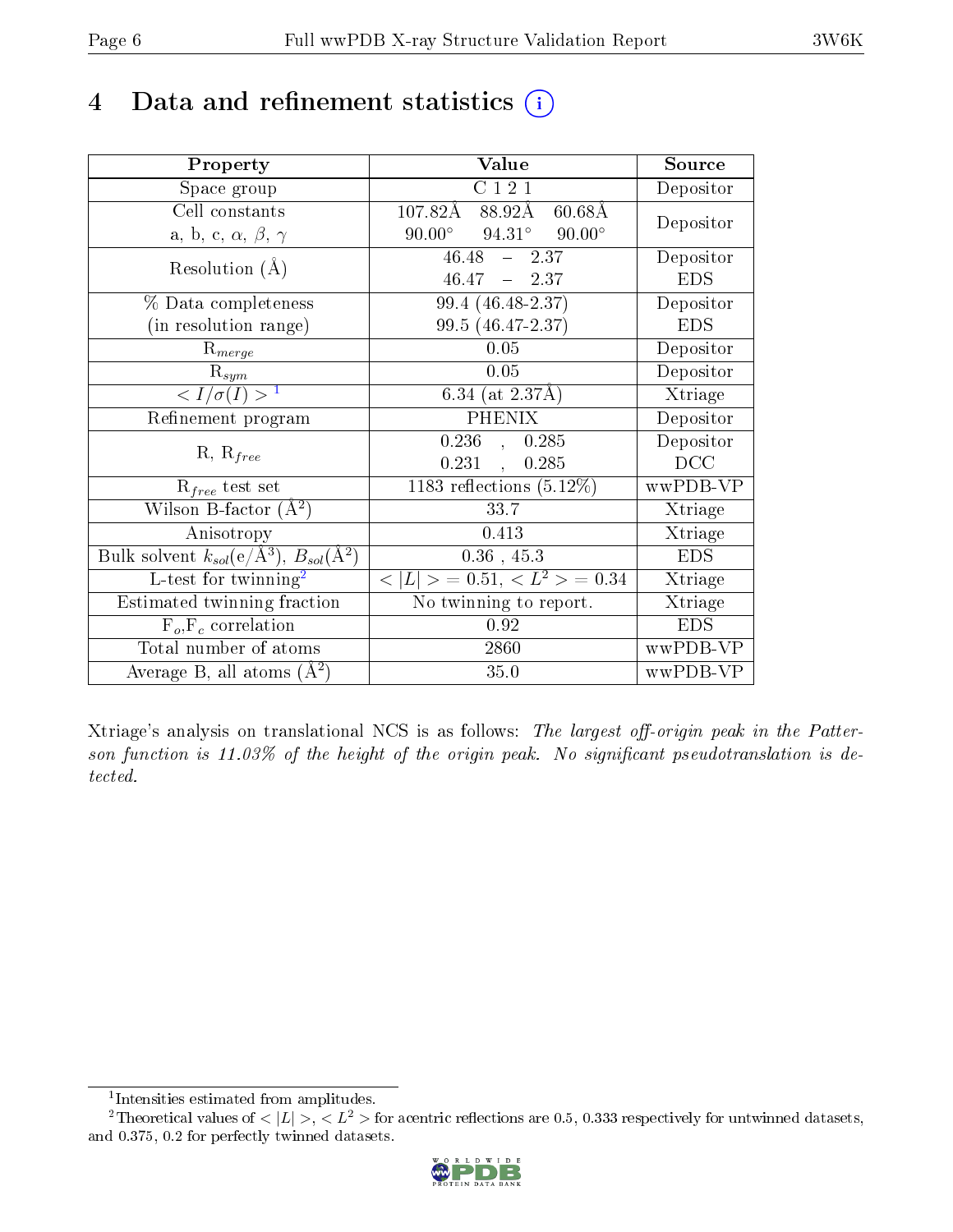# 5 Model quality  $(i)$

### 5.1 Standard geometry  $(i)$

The Z score for a bond length (or angle) is the number of standard deviations the observed value is removed from the expected value. A bond length (or angle) with  $|Z| > 5$  is considered an outlier worth inspection. RMSZ is the root-mean-square of all Z scores of the bond lengths (or angles).

| Mol            | Chain |      | <b>Bond lengths</b> | Bond angles |             |  |
|----------------|-------|------|---------------------|-------------|-------------|--|
|                |       | RMSZ | # $ Z  > 5$         | RMSZ        | # $ Z  > 5$ |  |
| $\mathbf{1}$   | A     | 0.37 | $\overline{0}/121$  | 0.64        | 0/164       |  |
| $\mathbf{1}$   | I)    | 0.39 | 0/130               | 0.66        | 0/176       |  |
| 2              | В     | 0.43 | 0/627               | 0.58        | 0/843       |  |
| 2              | С     | 0.48 | 0/655               | 0.63        | 0/879       |  |
| $\mathfrak{D}$ | E     | 0.45 | 0/618               | 0.55        | 0/831       |  |
| $\overline{2}$ | F     | 0.44 | 0/635               | 0.60        | 0/854       |  |
| All            | All   | 0.45 | /2786               | 0.60        | 0/3747      |  |

There are no bond length outliers.

There are no bond angle outliers.

There are no chirality outliers.

There are no planarity outliers.

### $5.2$  Too-close contacts  $(i)$

In the following table, the Non-H and H(model) columns list the number of non-hydrogen atoms and hydrogen atoms in the chain respectively. The H(added) column lists the number of hydrogen atoms added and optimized by MolProbity. The Clashes column lists the number of clashes within the asymmetric unit, whereas Symm-Clashes lists symmetry related clashes.

| Mol |   |     | $\boxed{\text{Chain}}$ Non-H   H(model) | H(added) |   | $Clashes$   Symm-Clashes |
|-----|---|-----|-----------------------------------------|----------|---|--------------------------|
|     |   | 118 |                                         | 121      | ച |                          |
|     |   | 127 |                                         | 127      |   |                          |
| റ   | В | 622 |                                         | 655      |   |                          |
| 2   | ⌒ | 649 |                                         | 680      | റ |                          |
| 2   | Ε | 613 |                                         | 649      |   |                          |
| 2   | F | 630 |                                         | 665      |   |                          |
| 3   |   | ٠,  |                                         |          |   |                          |
| 3   | В | 23  |                                         |          |   |                          |
| 3   | C | 25  |                                         |          |   |                          |
| 3   |   |     |                                         |          |   |                          |

Continued on next page...

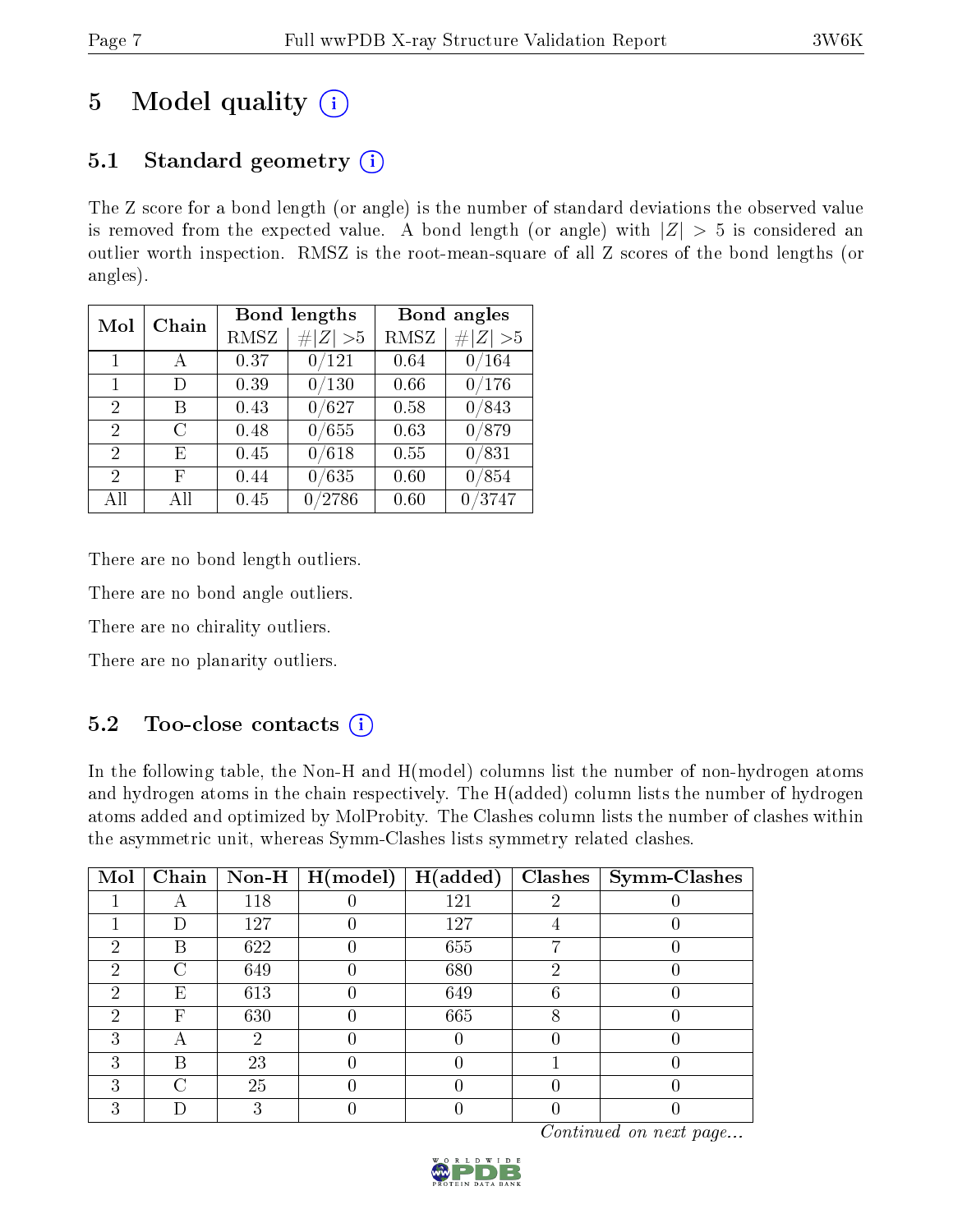Continued from previous page...

| Mol |  |  | $\boxed{\text{Chain} \mid \text{Non-H} \mid \text{H}(\text{model}) \mid \text{H}(\text{added}) \mid \text{Class} \mid \text{Symm-Class}}$ |
|-----|--|--|-------------------------------------------------------------------------------------------------------------------------------------------|
|     |  |  |                                                                                                                                           |
|     |  |  |                                                                                                                                           |
|     |  |  |                                                                                                                                           |

The all-atom clashscore is defined as the number of clashes found per 1000 atoms (including hydrogen atoms). The all-atom clashscore for this structure is 3.

All (19) close contacts within the same asymmetric unit are listed below, sorted by their clash magnitude.

|                      |                    | Interatomic    | Clash         |
|----------------------|--------------------|----------------|---------------|
| Atom-1               | Atom-2             | distance $(A)$ | overlap $(A)$ |
| 2:F:67:ILE:HD11      | $2:$ F:78:LEU:HB3  | 1.68           | 0.75          |
| 1: A:140: TYR:HB3    | 2:B:89:LYS:HA      | 1.70           | 0.74          |
| 2: E: 90: LYS: NZ    | $2:$ F:43:GLU:OE2  | 2.26           | 0.68          |
| 2: E: 15: LYS: HG2   | $2:$ F:64:GLU:HB3  | 1.78           | 0.64          |
| 2:Bi:16:PRO:O        | 2: B:20: ILE: HG12 | 1.97           | 0.63          |
| 2:E:83:GLU:OE1       | $2:$ F:15:LYS:NZ   | 2.34           | 0.61          |
| 2:F:14:LEU:HD13      | $2:$ F:15:LYS:H    | 1.65           | 0.60          |
| 2:B:58:GLN:OE1       | 2:B:61:ARG:NH1     | 2.33           | 0.60          |
| 2: E: 14: LEU: HB3   | 3: E: 120: HOH:O   | 2.07           | 0.53          |
| 1: D: 126: ARG: HH21 | 2:F:82:LYS:HZ1     | 1.56           | 0.53          |
| 2:B:30:ASP:N         | 2:B:30:ASP:OD1     | 2.43           | 0.52          |
| 2: E: 18: LYS: HB2   | 3:E:120:HOH:O      | 2.15           | 0.46          |
| 2:B:41:VAL:HG13      | 2:C:90:LYS:HD3     | 1.99           | 0.45          |
| 2: B: 50: LYS: NZ    | 3:B:111:HOH:O      | 2.50           | 0.44          |
| 2:B:89:LYS:C         | 2: B: 91: LEU: H   | 2.21           | 0.43          |
| 1: D: 135: SER: OG   | 2: F:27:ALA:HA     | 2.19           | 0.41          |
| 1: D: 140: TYR: HB3  | 2:E:89:LYS:HG3     | 2.03           | 0.41          |
| 1: D: 127: ALA: HB2  | 2:F:82:LYS:HD3     | 2.02           | 0.41          |
| 1: A: 132: LYS: HE2  | 2:C:26:PHE:CZ      | 2.57           | 0.40          |

There are no symmetry-related clashes.

### 5.3 Torsion angles (i)

#### 5.3.1 Protein backbone (i)

In the following table, the Percentiles column shows the percent Ramachandran outliers of the chain as a percentile score with respect to all X-ray entries followed by that with respect to entries of similar resolution.

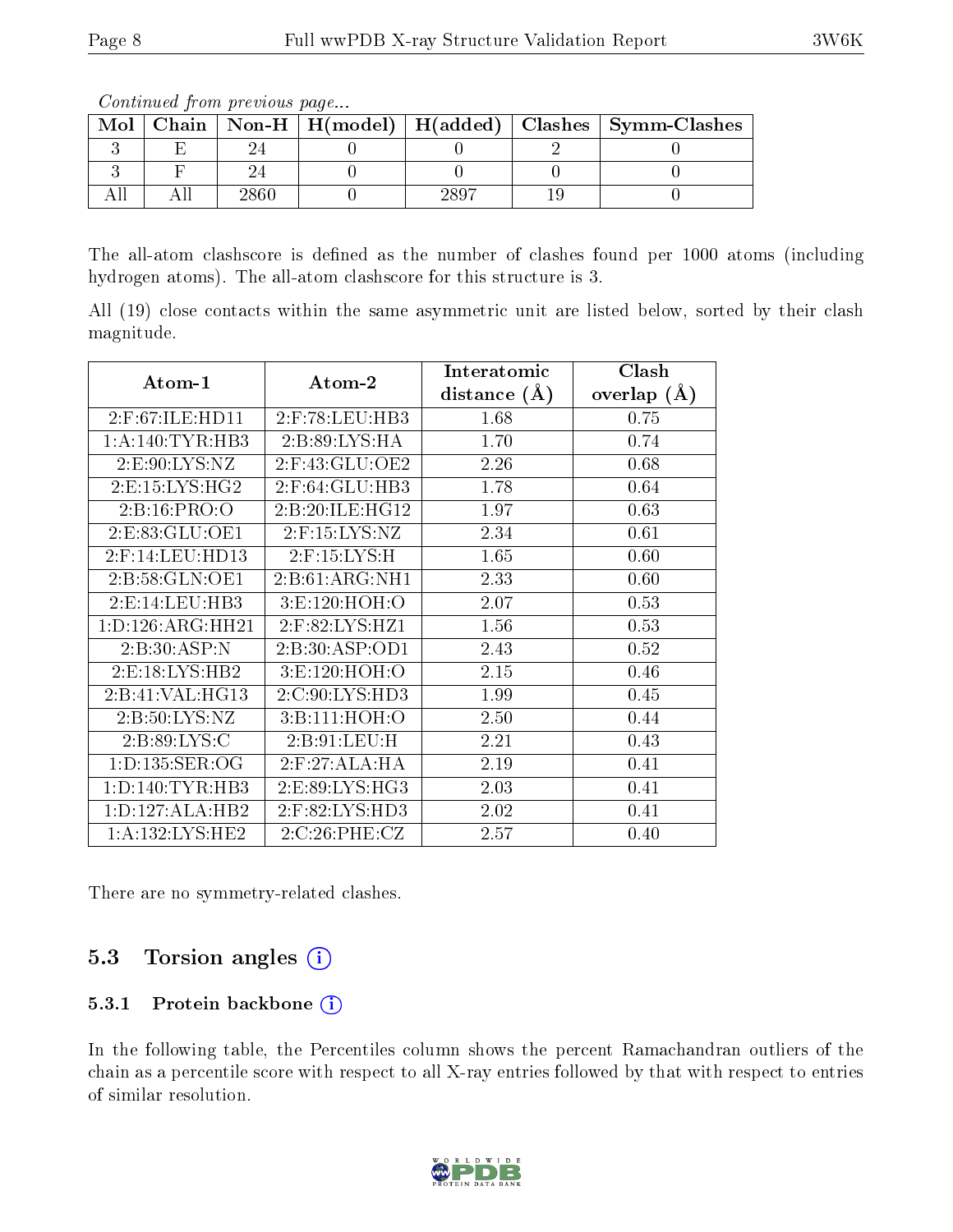| Mol                         | Chain        | Analysed        | Favoured  | Allowed  | Outliers       | Percentiles |                  |
|-----------------------------|--------------|-----------------|-----------|----------|----------------|-------------|------------------|
| 1                           | А            | $13/18$ (72%)   | $9(69\%)$ | 3(23%)   | $1(8\%)$       |             | $\boldsymbol{0}$ |
|                             | D            | $14/18$ (78%)   | 13 (93%)  | 1(7%)    | $\theta$       | 100         | 100              |
| $\mathcal{P}$               | B            | 80/92(87%)      | 79 (99%)  | $1(1\%)$ | $\theta$       | 100         | 100              |
| $\mathcal{D}_{\mathcal{A}}$ | $\rm C$      | $83/92(90\%)$   | 82 (99%)  | $1(1\%)$ | $\overline{0}$ | 100         | 100              |
| $\mathcal{D}_{\mathcal{A}}$ | E            | $79/92(86\%)$   | 79 (100%) | $\theta$ | $\overline{0}$ | 100         | 100              |
| $\mathcal{D}_{\mathcal{A}}$ | $\mathbf{F}$ | 80/92(87%)      | 78 (98%)  | $2(2\%)$ | $\theta$       | 100         | 100              |
| All                         | All          | $349/404(86\%)$ | 340 (97%) | $8(2\%)$ | $1(0\%)$       | 41          | 53               |

The Analysed column shows the number of residues for which the backbone conformation was analysed, and the total number of residues.

All (1) Ramachandran outliers are listed below:

| Chain | $\operatorname{Res}$ | vpe |
|-------|----------------------|-----|
|       |                      |     |

#### 5.3.2 Protein sidechains  $(i)$

In the following table, the Percentiles column shows the percent sidechain outliers of the chain as a percentile score with respect to all X-ray entries followed by that with respect to entries of similar resolution.

The Analysed column shows the number of residues for which the sidechain conformation was analysed, and the total number of residues.

| Mol            | Chain         | Analysed         | Rotameric   | <b>Outliers</b> | Percentiles |     |
|----------------|---------------|------------------|-------------|-----------------|-------------|-----|
|                | A             | 13/15(87%)       | 13 (100%)   | $\theta$        | 100         | 100 |
|                | D             | $14/15$ (93%)    | 13 $(93\%)$ | 1(7%)           | 14          | 21  |
| $\mathfrak{D}$ | В             | $64/70(91\%)$    | 62 (97%)    | $2(3\%)$        | 40          | 57  |
| $\mathfrak{D}$ | $\mathcal{C}$ | 66/70(94%)       | 63 (96%)    | $3(4\%)$        | 27          | 41  |
| 2              | E             | $63/70$ $(90\%)$ | 63 (100%)   | $\Omega$        | 100         | 100 |
| $\mathfrak{D}$ | F             | $64/70(91\%)$    | 62 (97%)    | $2(3\%)$        | 40          | 57  |
| All            | All           | $284/310(92\%)$  | 276 (97%)   | $8(3\%)$        | 43          | 61  |

All (8) residues with a non-rotameric sidechain are listed below:

| Mol | Chain. | Res | Type |
|-----|--------|-----|------|
|     |        |     |      |

Continued on next page...

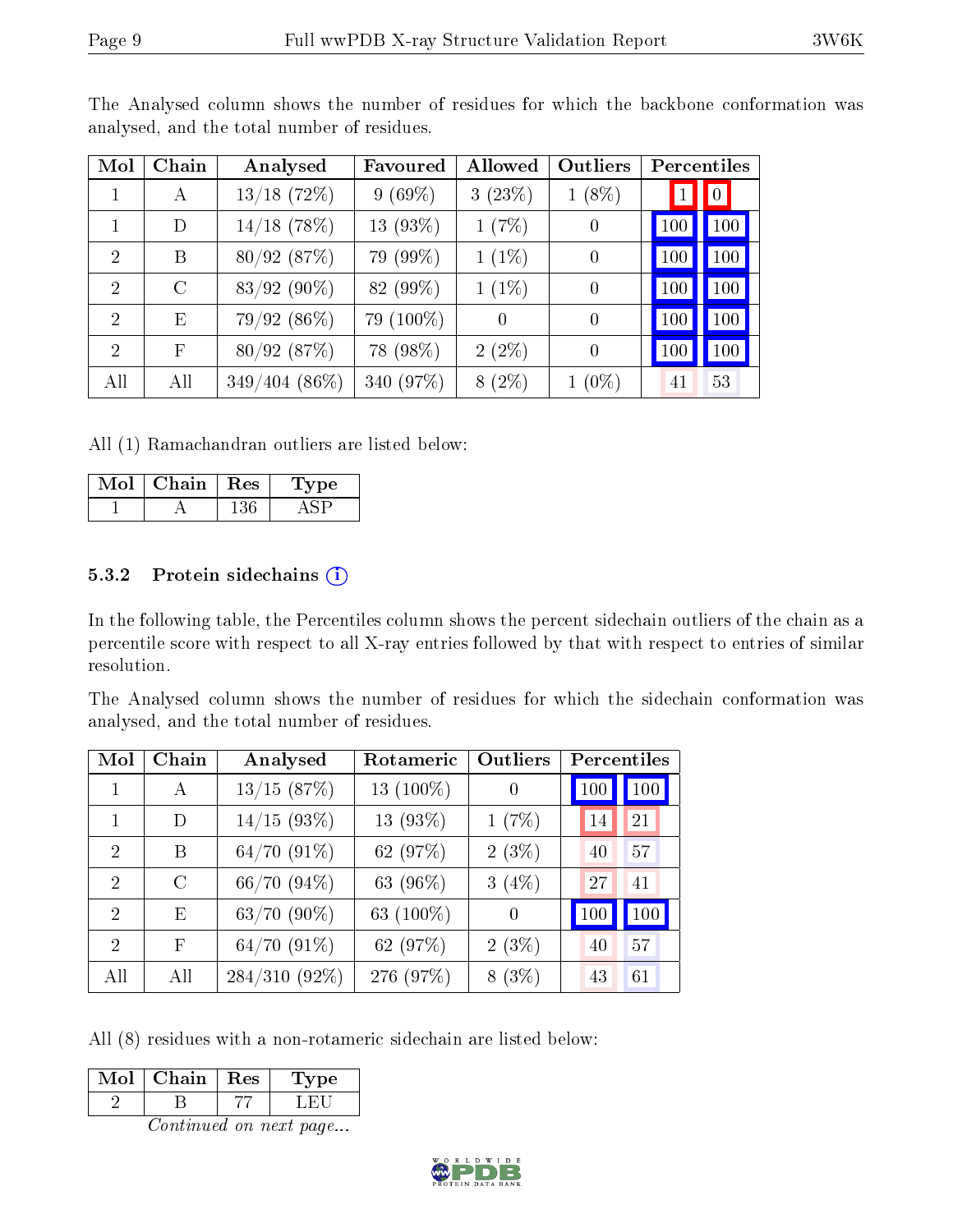Continued from previous page...

| Mol            | Chain          | Res | Type       |
|----------------|----------------|-----|------------|
| 2              |                | 83  | <b>GLU</b> |
| $\overline{2}$ | С              | 14  | LEU        |
| 2              | C              | 72  | LEU        |
| 2              | $\overline{C}$ | 77  | LEU        |
|                |                | 126 | ARG        |
| 2              | F              | 14  | LEU        |
| 2              |                | 70  | VAL        |

Some sidechains can be flipped to improve hydrogen bonding and reduce clashes. There are no such sidechains identified.

#### 5.3.3 RNA (i)

There are no RNA molecules in this entry.

#### 5.4 Non-standard residues in protein, DNA, RNA chains  $(i)$

There are no non-standard protein/DNA/RNA residues in this entry.

#### 5.5 Carbohydrates  $(i)$

There are no carbohydrates in this entry.

#### 5.6 Ligand geometry (i)

There are no ligands in this entry.

#### 5.7 [O](https://www.wwpdb.org/validation/2017/XrayValidationReportHelp#nonstandard_residues_and_ligands)ther polymers  $(i)$

There are no such residues in this entry.

#### 5.8 Polymer linkage issues  $(i)$

There are no chain breaks in this entry.

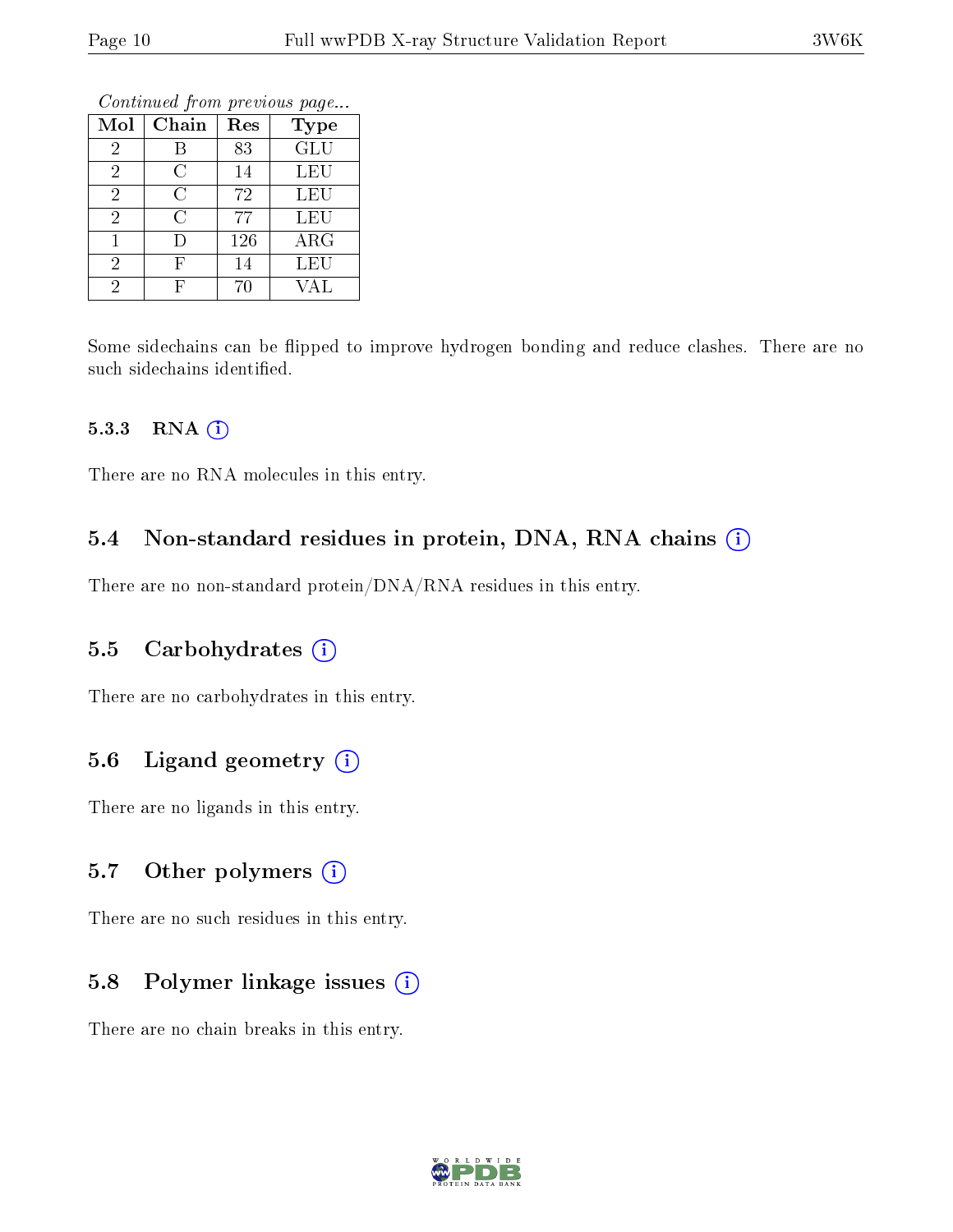### 6 Fit of model and data  $(i)$

### 6.1 Protein, DNA and RNA chains  $(i)$

In the following table, the column labelled  $#RSRZ> 2'$  contains the number (and percentage) of RSRZ outliers, followed by percent RSRZ outliers for the chain as percentile scores relative to all X-ray entries and entries of similar resolution. The OWAB column contains the minimum, median,  $95<sup>th</sup>$  percentile and maximum values of the occupancy-weighted average B-factor per residue. The column labelled ' $Q< 0.9$ ' lists the number of (and percentage) of residues with an average occupancy less than 0.9.

| Mol           | Chain         | Analysed         | $<$ RSRZ $>$ | $\#\text{RSRZ}\text{>2}$ | $OWAB(A^2)$    | $\rm Q\textcolor{black}{<}0.9$ |
|---------------|---------------|------------------|--------------|--------------------------|----------------|--------------------------------|
|               | $\mathbf{A}$  | $15/18$ (83%)    | 0.95         | $5(33\%)$ 0 0            | 31, 44, 69, 70 | $\left( \right)$               |
|               | D             | $16/18$ (88%)    | 0.42         | $1(6\%)$<br>20<br>21     | 28, 39, 57, 68 | $\Omega$                       |
| $\mathcal{D}$ | B             | 82/92(89%)       | 0.15         | 0   100   100            | 22, 32, 51, 67 | $\Omega$                       |
| $\mathcal{D}$ | $\mathcal{C}$ | 87/92(94%)       | 0.23         | $3(3\%)$<br>45<br>48     | 23, 31, 50, 60 | $\Omega$                       |
| $\mathcal{D}$ | E             | $81/92$ (88%)    | 0.16         | $2(2\%)$ 57<br>59        | 22, 32, 48, 57 | $\Omega$                       |
| $\mathcal{D}$ | $_{\rm F}$    | $84/92(91\%)$    | 0.24         | $4(4\%)$<br>30<br>33     | 23, 30, 55, 64 | $\Omega$                       |
| All           | All           | $365/404~(90\%)$ | 0.24         | 15(4%)<br> 37<br>40      | 22, 32, 56, 70 | $\left( \right)$               |

All (15) RSRZ outliers are listed below:

| Mol            | Chain                   | Res | Type       | <b>RSRZ</b> |
|----------------|-------------------------|-----|------------|-------------|
| $\mathbf{1}$   | А                       | 126 | $\rm{ARG}$ | 4.2         |
| $\overline{2}$ | E                       | 14  | LEU        | 3.6         |
| $\overline{2}$ | $\overline{\mathrm{F}}$ | 14  | LEU        | 3.2         |
| $\overline{2}$ | C                       | 91  | LEU        | 3.1         |
| $\overline{2}$ | $\mathbf{F}$            | 92  | <b>VAL</b> | 2.9         |
| $\overline{2}$ | $\overline{C}$          | 99  | PRO        | 2.7         |
| $\overline{2}$ | C                       | 95  | PRO        | 2.6         |
| $\overline{1}$ | А                       | 140 | TYR        | 2.6         |
| $\mathbf{1}$   | $\overline{A}$          | 139 | ALA        | 2.5         |
| $\overline{2}$ | $\mathbf{F}$            | 95  | PRO        | 2.4         |
| $\overline{2}$ | $\mathbf{F}$            | 91  | LEU        | 2.3         |
| $\overline{1}$ | D                       | 127 | ALA        | 2.3         |
| 1              | А                       | 127 | ALA        | 2.2         |
| $\mathbf{1}$   | А                       | 136 | ASP        | 2.1         |
| $\overline{2}$ | E                       | 13  | ALA        | 2.1         |